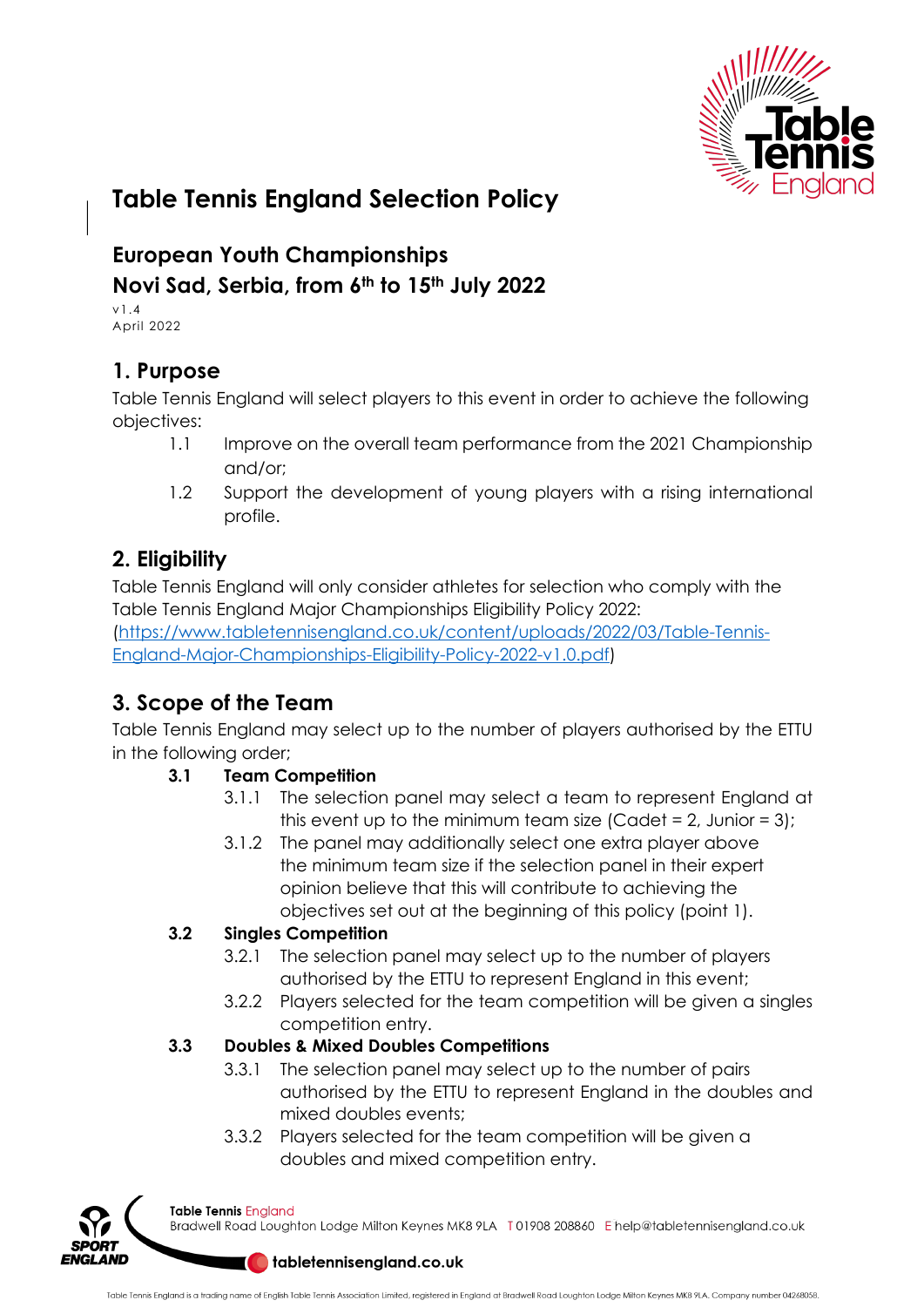

## **4. Criteria**

Selection can be achieved either automatically or as a wild card by the selection panel, as follows:

#### **4.1 Automatic Selection**

Eligible athletes will gain Automatic selection, subject to compliance with the rest of this policy, if they meet one or more of the automatic criteria within the qualification period in following priority order:

- 4.1.1 Reached the quarter-final or better in a European WTT Contender Star Contender event (age group specific);
- 4.1.2 National Champion in current age group (age group specific)

#### **4.2 Wild Card Selection**

If there are still places available after Automatic selections have been accommodated, or if there are more players than places available under the Automatic selection criteria (point 4.1), then the selection panel may choose to select up to the number of spaces available as set out in Scope of the Team (point 3)

The panel may choose any eligible players and are not required to consider any particular set of factors or information. They may select any player(s) who they believe may contribute to the overall objectives of the competition or the objectives of Table Tennis England. The panel are not required to provide reasons or rationale for their selections and no appeals for non-selection under this part of the criteria will be accepted.

The selection panel as experts, will use their judgement to select the best team(s) and individuals in order to achieve the objectives as set out at the beginning of this policy (point 1). Their reasoning must be rational, reasonable, free of bias and generally in accordance with the principles of natural justice.

For the avoidance of doubt, the selection panel is not required to select a team or individuals in every category if it does not consider that players are yet at the standard to achieve objectives as set out at the beginning of this policy (point 1).

## **5. Medical**

At the time of their selection, any selected player may have their medical and/or musculoskeletal status confirmed by a nominated Table Tennis England Medical adviser. Any selected player may, at any other time, be required by the Head of England Performance (and/or his delegate) to undergo fitness or medical assessments to ensure that they have maintained an adequate level of fitness to perform to the best of their ability. The Head of England Performance (and/or his delegate) will specify the process by which a selected player is to confirm his or her continued health and fitness, which might include participating in certain events or undergoing fitness tests.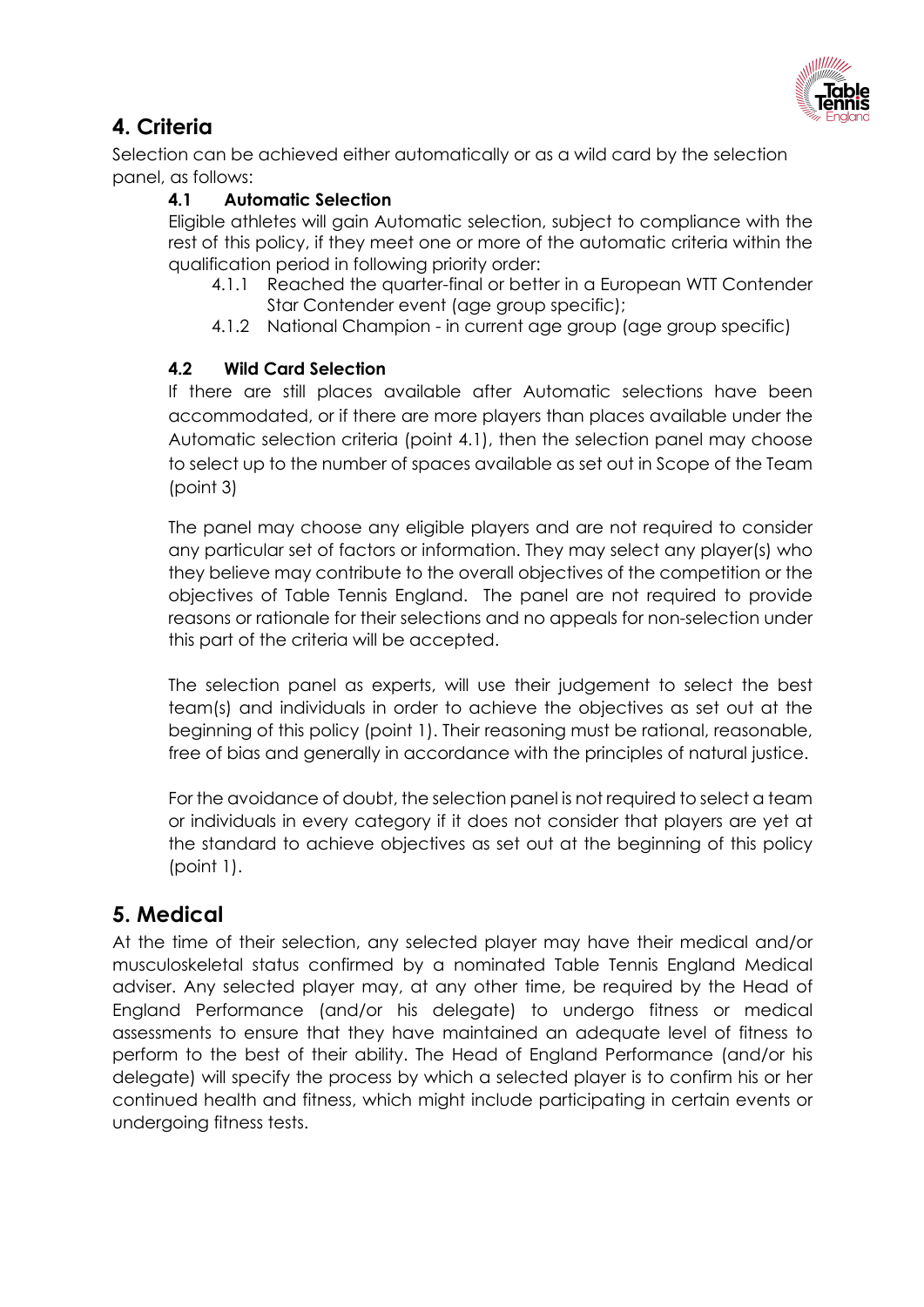

| Event                                | <b>From</b> | Τo         |
|--------------------------------------|-------------|------------|
| <b>Qualification Period</b>          | 01/09/2021  | 31/04/2022 |
| <b>TTE Application Closing Date</b>  | 30/04/2022  |            |
| <b>Player Selection Notification</b> | 16/05/2022  |            |
| <b>Public Selection Announcement</b> | 31/05/2022  |            |
| <b>ETTU Entry Deadline</b>           | <b>TBC</b>  |            |
| Prep Camp                            | <b>TBC</b>  |            |
| <b>Travel</b>                        | 04/07/2022* |            |
| Competition                          | 06/07/2022  | 15/07/2022 |

#### **6. Event-Specific Qualification Period & Selection Timeline**

\* subject to change

## **7. Wild Card Selection Panel**

A selection panel will be established comprising:

- Table Tennis England Head of England Performance (Chair);
- Table Tennis England Head Coach;
- 2 x Table Tennis England National Coaches;
- Independent panel member (non-voting).

In the event of a split-decision, the Chair will have the casting vote. Additional experts may be asked to provide evidence and/or advice to the selection panel, at the request of the Chair.

In the event of any conflict of interest for any member, the Table Tennis England conflict of interest policy should be adhered to: (https://www.tabletennisengland.co.uk/content/uploads/2021/09/Conflicts-of-

Interest-Policy-November-2020.pdf)

Any member with a conflict of interest shall not be entitled to vote on that issue.

## **8. Media & Communication**

All selected players are required to adhere to the Social Media guidance which can be found on the Table Tennis England website at the following address: https://www.tabletennisengland.co.uk/about-us/safeguarding/photographyguidelines/

All players, whether selected or not are required to keep the notification of their selection or non-selection confidential until directed by the Table Tennis England.

## **9. De-Selection**

Table Tennis England retains the right to deselect any selected player under any of the following circumstances (whether automatic or wild card selection):

- 9.1 The player is no longer eligible for selection for this event;
- 9.2 The player does not adhere to the code of conduct or team members agreement;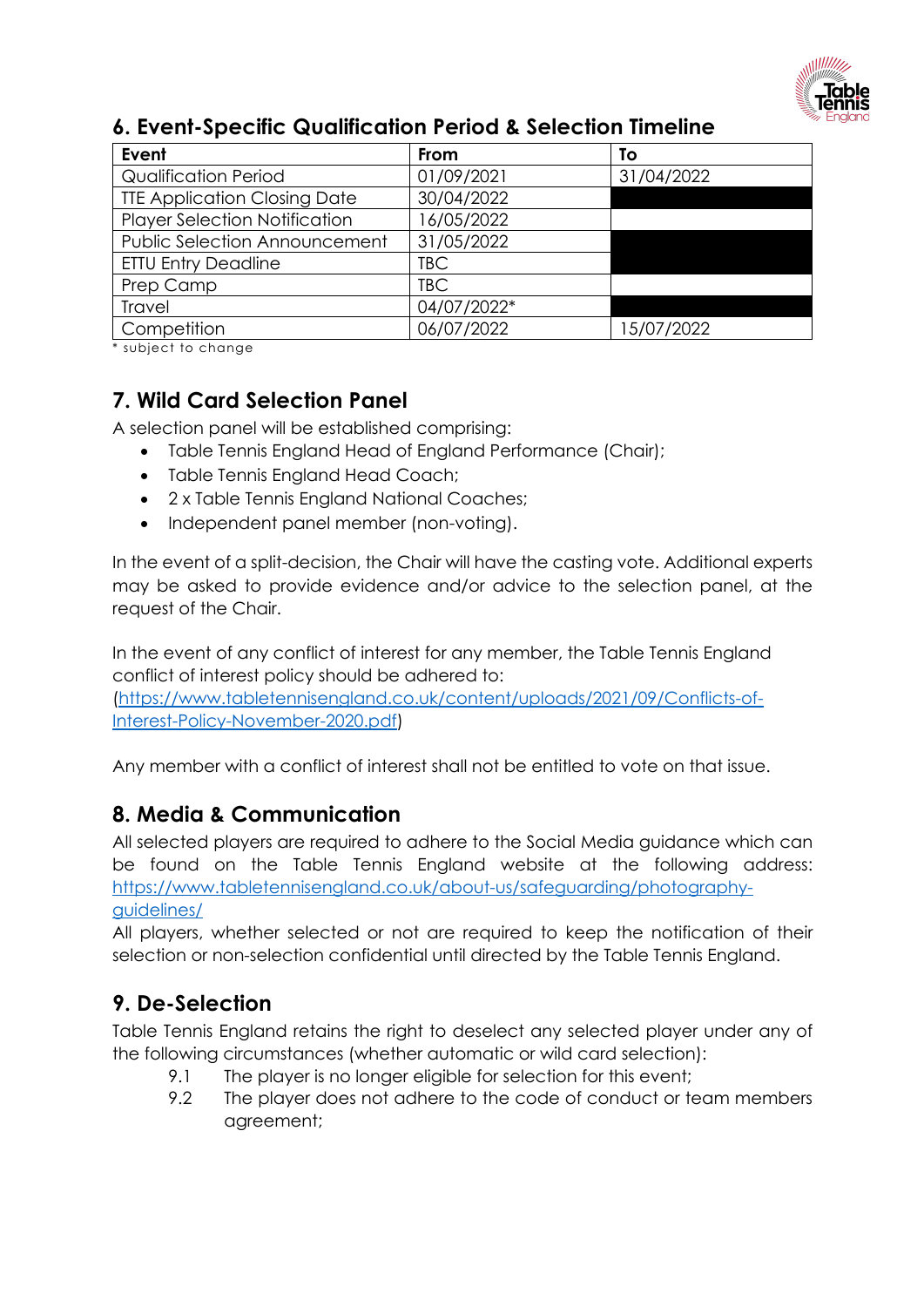

- 9.3 The player in the opinion of the selection panel, is no longer physically or mentally able to perform at the level consistent with that which earned their initial selection;
- 9.4 The player fails to comply with any reasonable training or competition programme set out by Table Tennis England performance staff;
- 9.5 Any exceptional circumstances exist which in the reasonable opinion of the selection panel justify the non-selection or de-selection of the player concerned.

Any player who is de-selected will immediately be notified of the decision and the reason. They will have a right of appeal in accordance with the appeals process.

## **10. Appeals**

Eligible players only have the right to appeal in the following cases:

- 10.1 The selection criteria were not applied correctly;
- 10.2 A player was de-selected under point 9 above;
- 10.3 An ineligible player was selected under any point.

The appeals process for these cases is set out here:

https://www.tabletennisengland.co.uk/content/uploads/2021/08/TABLE-TENNIS-ENGLAND-Selection-Review-Policy-2.1.pdf

No appeals will be considered in the following cases:

- 10.4 Wild Card criteria selections save for ineligibility; or
- 10.5 Doubles or Mixed Doubles pairings.